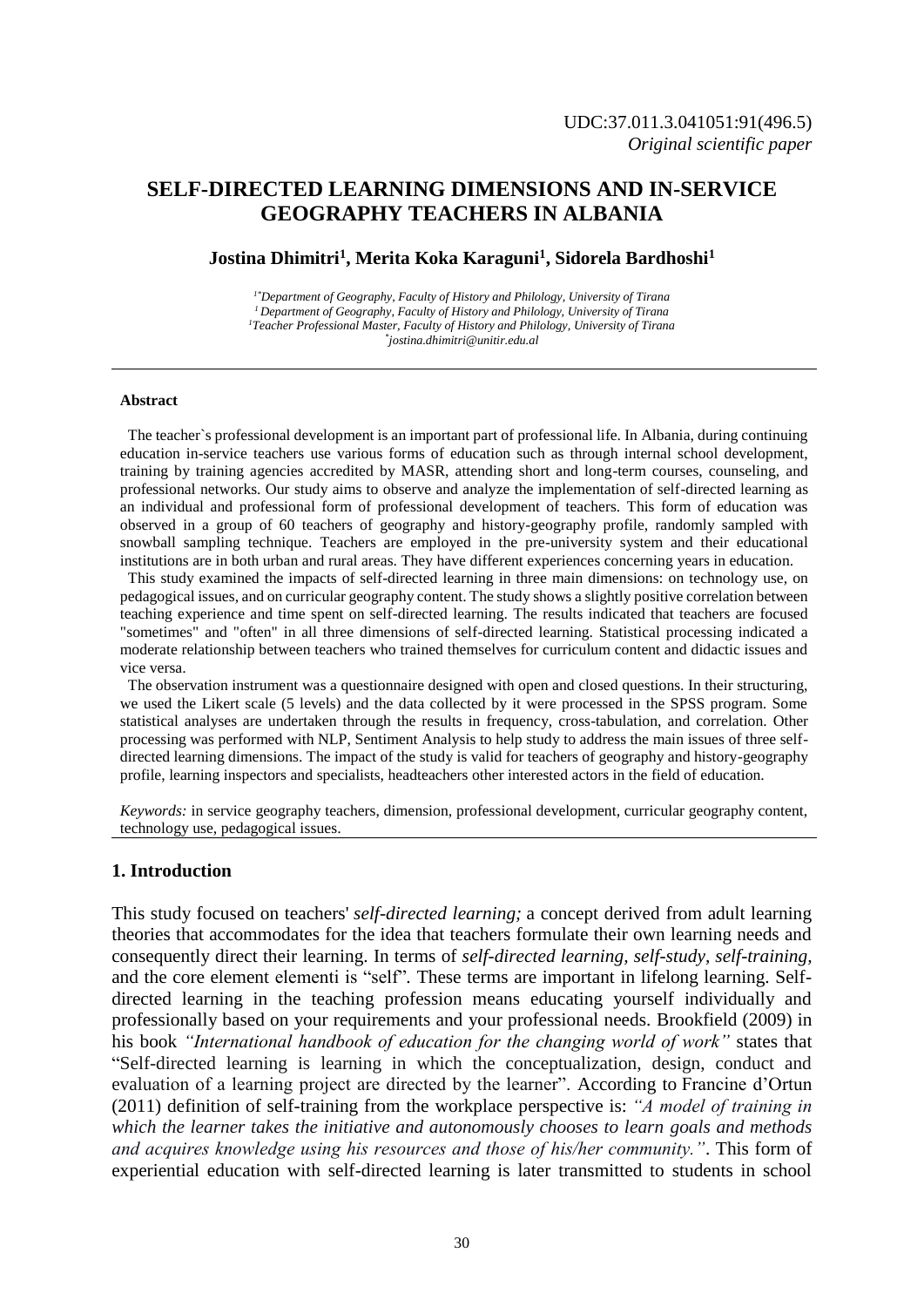enabling self-education. In this way, teachers become implementers of learning to learn competence, one of the 7 key competencies that students must possess, according to the competence-based curriculum, which is being implemented in pre-university education in Albania since 2016 (MAS, IZHA, 2016). For this skill Navarro, Pacheco-Velazquesz, Arana-Solares, and Mendoza, (2020) would say: "This skill is essential to cope with the complexity of interactions that people frequently face. Therefore, many companies prefer to have employees who manage their time and achieve results independently (without the direction of supervisors, trainers, or educators).

Day by day it is more important that people develop the ability to acquire new skills, new kn owledge and self-management."

While Kapur (2019), highlights that *"*When the individuals are participating in self-directed learning, it is vital for them to develop interest and willingness. When they will possess interest and enthusiasm, they will have access to support and guidance, they would be able to improve

their performance and carry out various tasks and activities in a well-organized manner.

Geng, K.M.Y, and Niu. (2019) have cited Long (1994) as "Self-directed learning (SDL) refers to the psychological processes of learners that purposively direct themselves to gain knowledge and understand how to solve problems"

Self-directed learning is a form of personal and professional development where the orientation is realized by the teacher themselves.

 Other forms of professional development of teachers organized by *professional organizations* not by teachers themselves, in Albania are mentioned: Internal professional development which is carried out at the level of school through the council of teachers and curricular teams; Training generally organized by training agencies accredited by MASR, professional networks which function as professional organizations of teachers with meetings on average once a month; counseling developed by schools and educational institutions at the central and regional level, as well as short-term and long-term courses (MASR 2017).

### **2. Metodology**

 In this study teachers from different schools in Albania were asked about their experience in self-directed learning. The study aims to examine the use of self-directed learning in terms of their professional development focusing on three main dimensions: issues of technology use; didactic issues and geography curricular content. The sampling included in the study are inservice teachers and currently have in their teaching schedule the subject of geography. They are teachers of the profile history-geography-social subjects. The study focuses on examining the relationship between time spent on self-directed learning and work experience in teaching geography. It also highlights how teachers view this form of education as a need, necessity, or passion. It tries to identify some forms of application by teachers in the current situation

 The study reveals the situation and draws conclusions that are valid for possible recommendations, bringing impact on teachers of this profile, educational specialists, educational leaders of different levels, policymakers, and other actors who operate in the field of education.

 The study is based on a research in the written literature on self-directed learning and application based on an online observation instrument. The questionnaire contains open and closed questions. It is structured in general professional questions and specific questions related to the study topic. The collected data were processed according to the SPSS program, making it possible to perform statistical analysis through the results in frequency, cross-tabulation, and Pearson correlation. The sampling time was in March 2021. NLP, Sentiment Analysis helped study to address the main contextual issues of three self-directed learning dimensions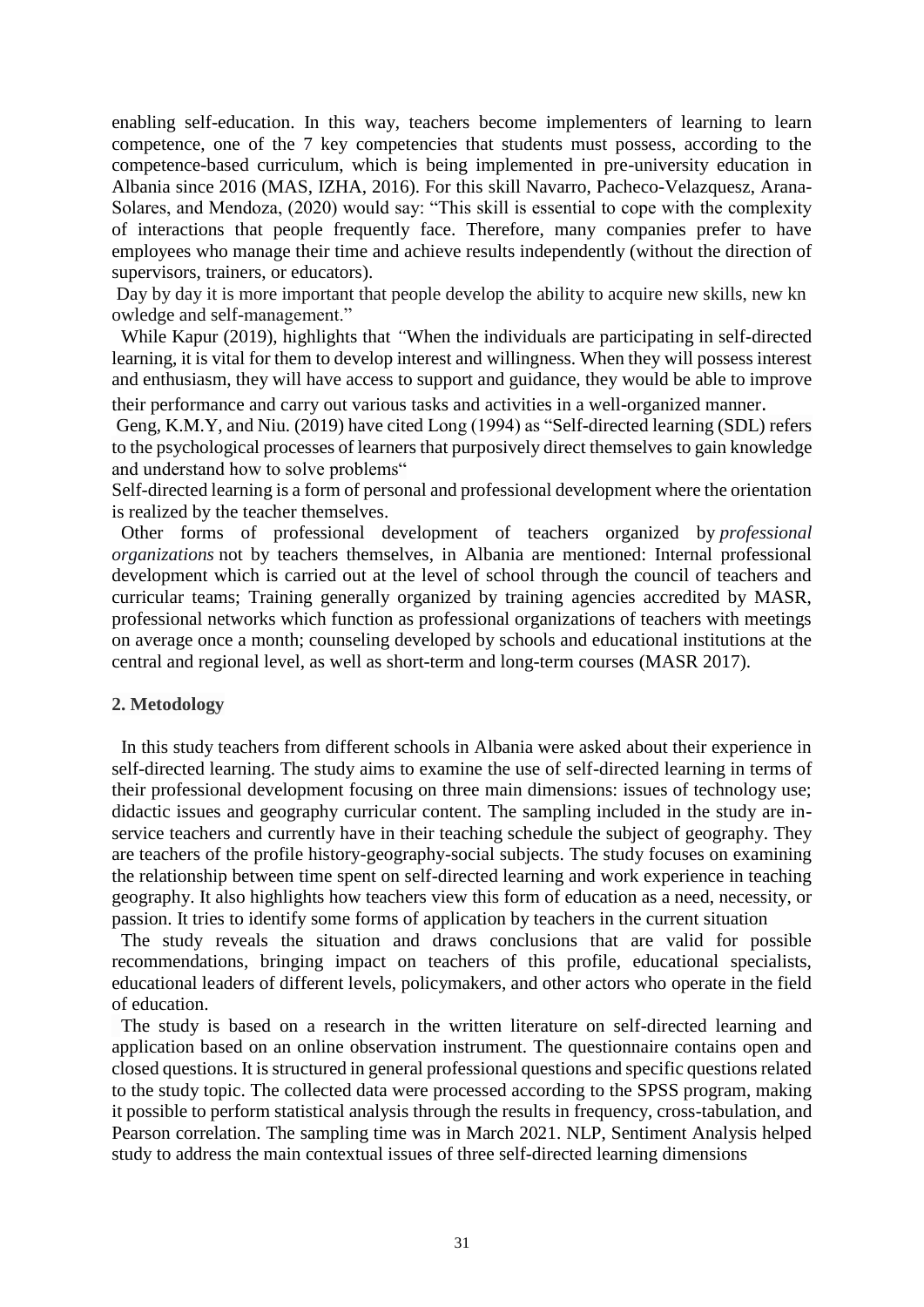The number of participants in the study, at the national level, was 60 teachers employed in the pre-university system near schools that were in both rural and urban areas. So, they are currently employed, teachers. In their selection was used snowball sampling system, thus gaining a sample with randomly selected teachers. Professional ethics was respected in each phase during the realization of each step in the study.

## **3. Results**

### *General findings*

 In this study participated 60 teachers that are working in the pre-university education system. They belong to the profile: history, geography, and social sciences, which means that teachers own more than 50% of the professional norm per week in geography subject. The rest of the norm is conducted by lessons from history and/or social sciences subjects. The weekly teaching norm of the teacher is 20 teaching hours per week.

85% of teachers are female and 15% are male. Teachers have different professional categories of grading: 15% of them are unclassified which means they have less than 5 years of work experience in education; up to 10 years of work in education, 20% of them are classified as "qualified teachers" with 5 to 10 years work experiences in education, 38.3% of them are classified as "specialist teachers" with 10 years to 20 years work experiences in education and 26.7% are classified as high skilled teachers with over 20 years of work experiences in education. So, 65% of the sample are teachers with over 10 years of work in education and constitute a good quality sample in terms of professional experience.

63.3% of the respondents are employed in schools in urban areas and the rest in schools located in rural areas.

### *Specific findings*

 Teachers were initially asked to define self-directed learning concepts. This question is open and the answers are varied. Some of them are mentioned below:

*"Professional growth from self-education"-respondent 11*

*"Self-directed learning is the professional growth of the teacher through self-study methods" respondent 15*

*"To be developed professionally through individual training; self-directed learning means to "live", every day with the latest information and the needs for practicing of the innovations in education"-respondent 16.*

*"The opportunity of every teacher to find, learn new information, professional innovations to be felt fulfilled in his professional field"- respondent 19*

*"An individual effort to grow professionally"-respondent 20*

*"The activity of every teacher to educate himself and learning by profession. It is very necessary for the passion of the subject" - respondent 31*

*"Individual education of the teacher in his profession"-respondent 49*

*"Acquiring new professional skills through reading and being informed"-respondent 52.*

 In a comprehensive analysis of the question, a good definition of the concept and the perception of this manner of education as part of education throughout the life of individuals in the profession is evidenced. Self-directed learning serves teachers in their professional development.

 Asked about the time they spent on self-directed learning, teachers give different answers. These answers have been observed in correlation with years of work experience in education. There is a positive correlation, although not very strong, between the hours per month spent for self-directed learning and the years of work experience. With the increase of years of work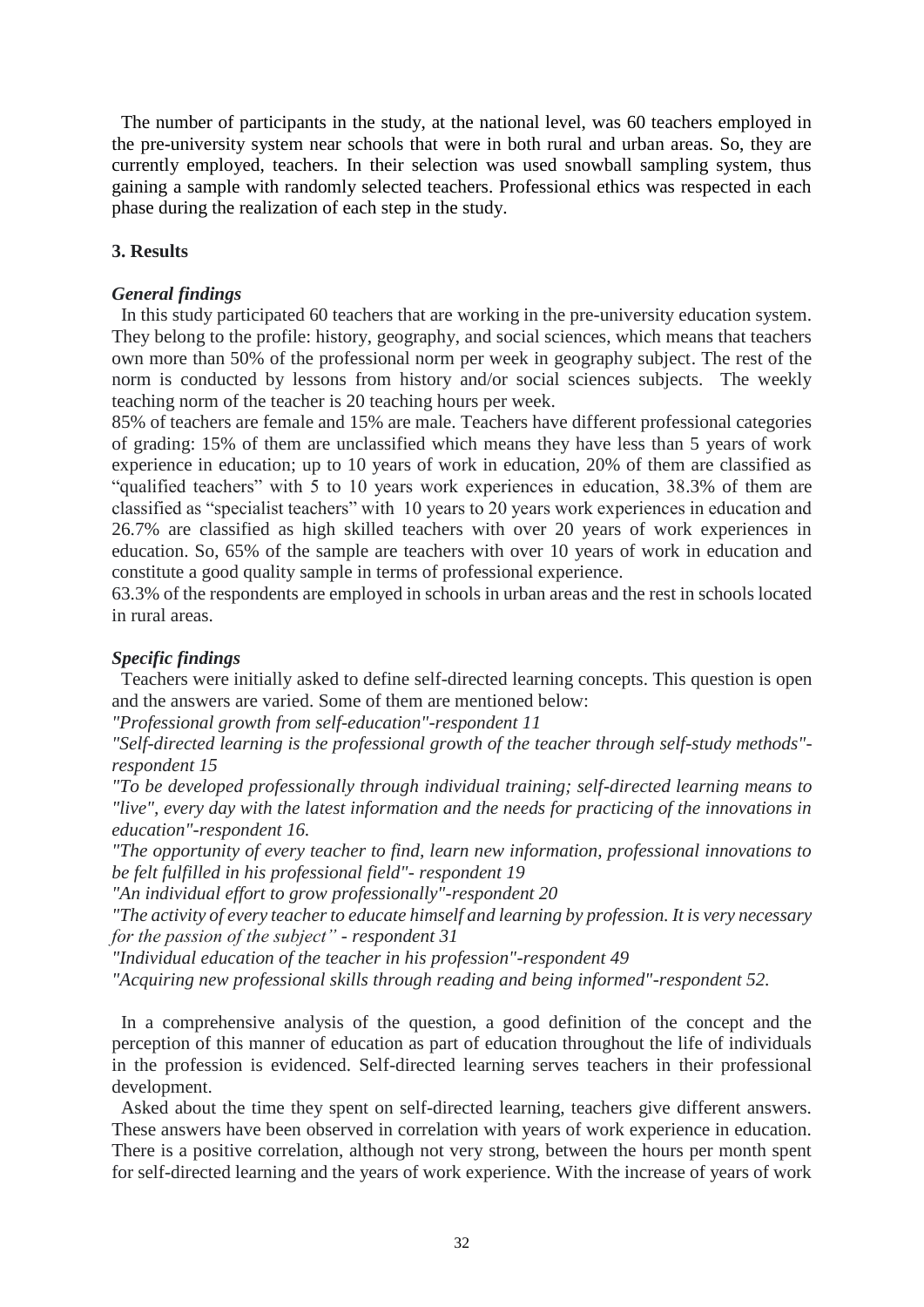in education, the time spent on self-directed learning easily increases. Specifically in this sample, with each increase in years of work with one unit, i.e., with one year, there is an increase in commitment to self-directed learning by approximately 0.3 hours per month (Figure 1). The results show that there are cases when teachers of the high skilled grading category, i.e., over 20 years of work in education, spend up to 35-36 hours per month for self-directed learning.



**Figure 1.** Experiences in teacher profession (years in work) vs Time spent to self-directing learning (hour/month)

 The focus of the study was to determine the diversity of the main dimensions in self-directed learning, used by teachers to support their profession. When asked how ofen oriented they were in self-directed learning on the use of hardware and software technology, 50% of them replied "often" and 33.3% of them replied "sometimes" making up the majority in the answers given. The fact of experiencing the limitations of the COVID-19 pandemic that occurred last year, has led to the need for professional development in dimension. A good part of teaching is developed based on distance teaching and learning model. Aiming to assess the situation and further needs for professional orientation was studied the relations on hardware and software technology, and the professional experience of grading (Table 1).

|                                                             |            |            | Teacher's grading       |                       |                      |                         | Total  |
|-------------------------------------------------------------|------------|------------|-------------------------|-----------------------|----------------------|-------------------------|--------|
|                                                             |            |            | high skilled<br>teacher | specialist<br>teacher | qualified<br>teacher | unclassified<br>teacher |        |
| Self-<br>directed<br>learning<br>on<br>technology<br>issues | rarely     | Count      |                         | 3                     |                      |                         | 6      |
|                                                             |            | % of Total | $0.0\%$                 | 5.0%                  | 3.3%                 | 1.7%                    | 10.0%  |
|                                                             | sometimes  | Count      | 2                       | 9                     |                      | 6                       | 20     |
|                                                             |            | % of Total | 3.3%                    | 15.0%                 | 5.0%                 | 10.0%                   | 33.3%  |
|                                                             | often      | Count      | 10                      | 11                    |                      | $\overline{c}$          | 30     |
|                                                             |            | % of Total | 16.7%                   | 18.3%                 | 11.7%                | 3.3%                    | 50.0%  |
|                                                             | very often | Count      | 3                       |                       |                      |                         |        |
|                                                             |            | % of Total | 5.0%                    | $0.0\%$               | 1.7%                 | $0.0\%$                 | 6.7%   |
| Total                                                       |            | Count      | 15                      | 23                    | 13                   | 9                       | 60     |
|                                                             |            | % of Total | 25.0%                   | 38.3%                 | 21.7%                | 15.0%                   | 100.0% |

**Table 1.** Crosstab: Self-directed learning on technology issues and teacher's grading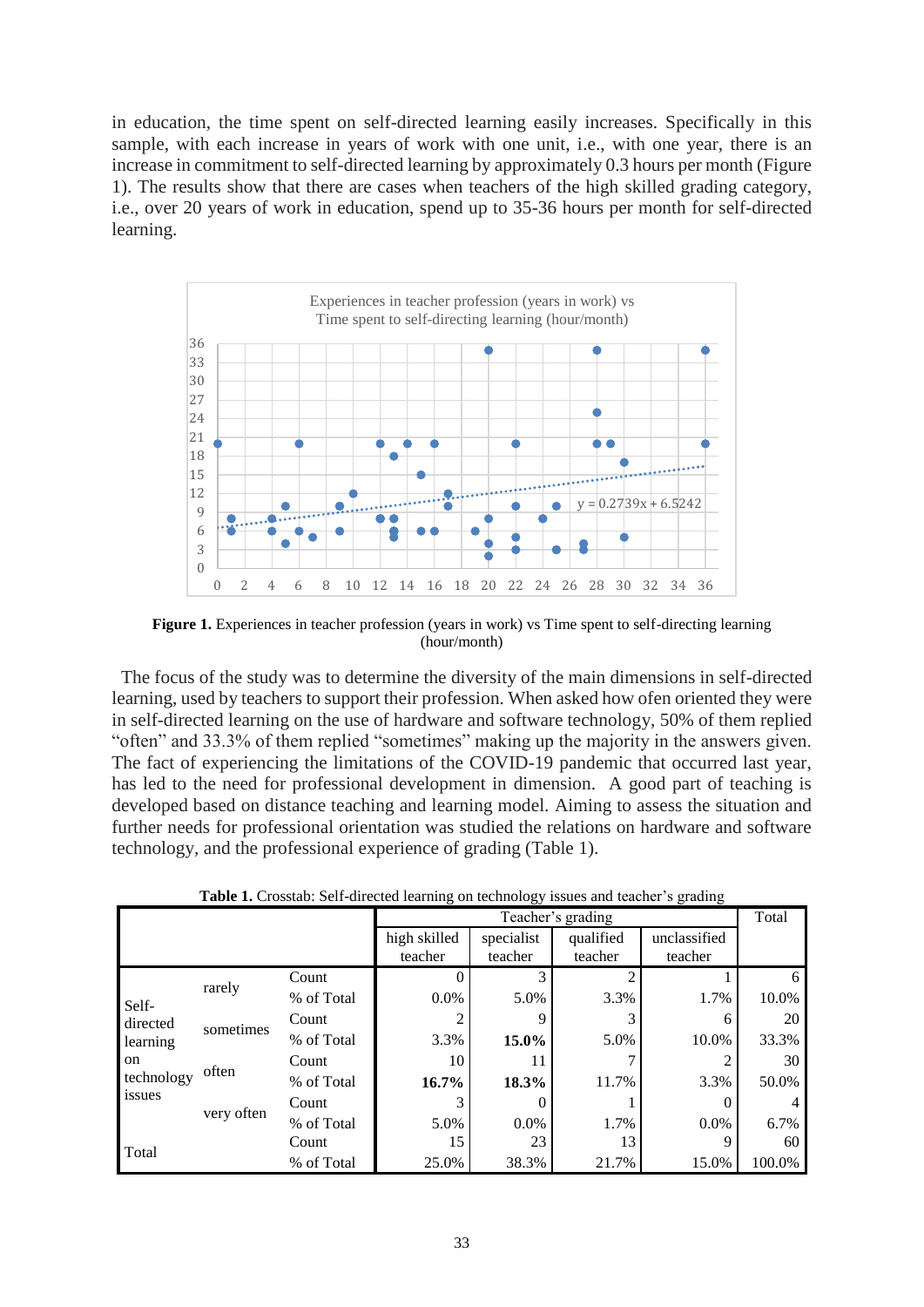From table 1, it is seen that the frequent needs and uses for self-directed learning are encountered by specialist and highly skilled teachers, mainly in 16.7% and 33.3% of them.

To deepen in these issues it is estimated the respondent's answers to the question about the thematic frequented recently and their main keywords. It is used natural language processing by Sentiment Analysis. From the image content (figure 2) and teachers' answers it is seen that respondents are oriented especially in self-directed learning on platforms, online teaching, in using ICT, google classrooms, academia.al which is a national platform dedicated to online learning for pre university education during the COVID-19 pandemic situation.



Figure 2. The main issues on self-directed learning on technology issues

 The second interest in the study is self-directed learning in terms of didactic methodologies that teachers observe, know, and improve through it. The results showed that 41.7% of teachers were oriented "often" in didactic methodological self-directed learning, followed by 33.3% of them as "sometimes" and 15% as "very often". Interest in training on didactic issues remains high.

It was further passed on to an analysis of the possible relation between professional orientations in didactic dimension depending on professional experience, realized through self-directed learning. (Table 2).

|                                |            |            | Teacher's grading       |                       |                      |                         | Total  |
|--------------------------------|------------|------------|-------------------------|-----------------------|----------------------|-------------------------|--------|
|                                |            |            | high skilled<br>teacher | specialist<br>teacher | qualified<br>teacher | unclassified<br>teacher |        |
|                                | rarely     | Count      |                         |                       |                      |                         | 6      |
|                                |            | % of Total | $0.0\%$                 | 5.0%                  | 3.3%                 | 1.7%                    | 10.0%  |
|                                | sometimes  | Count      | 4                       | 8                     |                      | 6                       | 21     |
| Self-directed                  |            | % of Total | 6.7%                    | 13.3%                 | 5.0%                 | 10.0%                   | 35.0%  |
| learning on<br>didactic issues | often      | Count      | 8                       | 8                     |                      |                         | 24     |
|                                |            | % of Total | 13.3%                   | 13.3%                 | 11.7%                | 1.7%                    | 40.0%  |
|                                | very often | Count      |                         |                       |                      |                         | 9      |
|                                |            | % of Total | 5.0%                    | 6.7%                  | 1.7%                 | 1.7%                    | 15.0%  |
|                                |            | Count      | 15                      | 23                    | 13                   | $\mathbf Q$             | 60     |
| Total                          |            | % of Total | 25.0%                   | 38.3%                 | 21.7%                | 15.0%                   | 100.0% |

**Table 2.** Crosstab: Self-directed learning on didactic issues and teacher's grading

 Table 2 expressed that exactly the most frequent self-directed learning on didactic dimensions belong to the teachers over than 5 years of work in education, including high skilled and specialist teachers.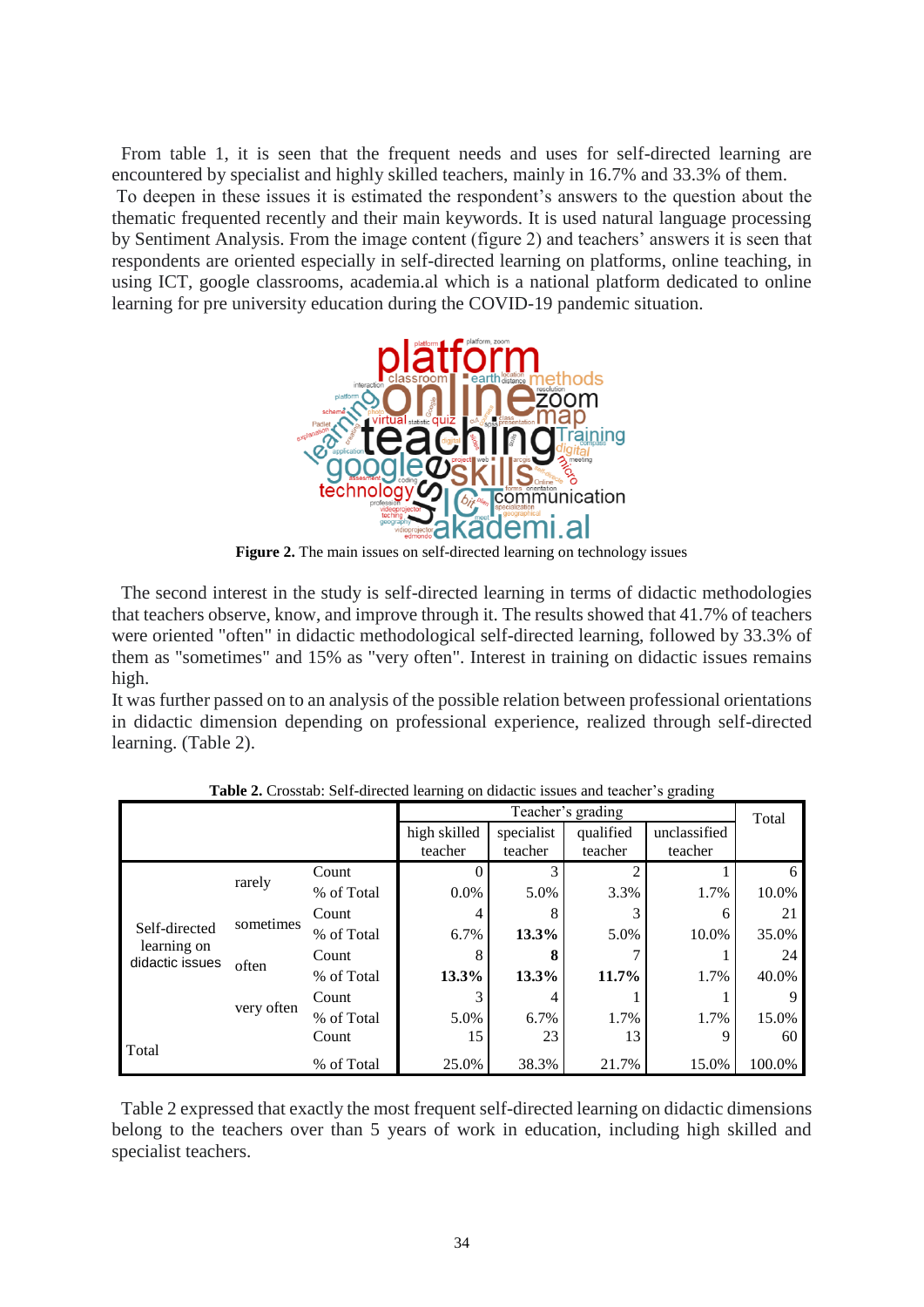Based on the analysis of the data using Sentiment Analysis, the created image (figure 3), and from the contents of the answers, it is identified that the most dominant self-directed learning are mainly on the methodologies, teaching techniques and online learning, the manners of assessment, tests creating, ethics issues, issues in competence-based learning and project-based learning, didactic uses of the globe, maps, posters, etc.



**Figure 3.** The main issues on self-directed learning on didactic issues

 The third dimension of self-directed learning is the orientation towards the geography subject content issues. The results showed a percentage of responses around the variable "often" with 53.3% of responses followed by 23.3% of the variable "very often". Updating subject information content remains one of the key points of every teacher's work. Compared to the previous two dimensions, the interest in self-directed learning in issues of geography subject content remains the first.

Evaluating the time of professional work experience and the frequency of self-directed learning versus gerography subject content issues, the crosstabulation (table 3) showed as "often" and "very often" interest in self-directed learning by high skilled teachers and "often" by specialist and qualified teachers. Table.3

|                                                                       |            |            | Teacher's grading |           |           |             | Total  |
|-----------------------------------------------------------------------|------------|------------|-------------------|-----------|-----------|-------------|--------|
|                                                                       |            |            | high skilled      | specialis | qualified | unclasified |        |
|                                                                       |            |            | teacher           | teacher   | teacher   | teacher     |        |
| Self-<br>directed<br>learning on<br>geography<br>curricula<br>content | rarely     | Count      | $\theta$          |           | ◠         | O           | 5.     |
|                                                                       |            | % of Total | $0.0\%$           | 5.0%      | 3.3%      | $0.0\%$     | 8.3%   |
|                                                                       | sometimes  | Count      | 2                 |           |           | 2           | 9      |
|                                                                       |            | % of Total | 3.3%              | 3.3%      | 5.0%      | 3.3%        | 15.0%  |
|                                                                       | often      | Count      | 4                 | 14        | 8         | 6           | 32     |
|                                                                       |            | % of Total | 6.7%              | 23.3%     | 13.3%     | 10.0%       | 53.3%  |
| issues                                                                | very often | Count      | 9                 |           |           |             | 14     |
|                                                                       |            | % of Total | 15.0%             | 6.7%      | $0.0\%$   | 1.7%        | 23.3%  |
| Total                                                                 |            | Count      | 15                | 23        | 13        | 9           | 60     |
|                                                                       |            | % of Total | 25.0%             | 38.3%     | 21.7%     | 15.0%       | 100.0% |

**Table 3.** Crosstab: Self-directed learning on geography curricula issues and teacher's grading

 Regarding the geography subject content, it is noticed that the respondents are oriented towards issues related to both physical and human geography. The interest for them remains mainly in updating of curricula content, as well as with the distribution of geographical phenomena on a global or regional scale, dominated by topics of population, climate, tourism, and vegetation, environment, volcanoes, tectonic plates, earthquakes, erosion, and meteorological issues. (Figure 4).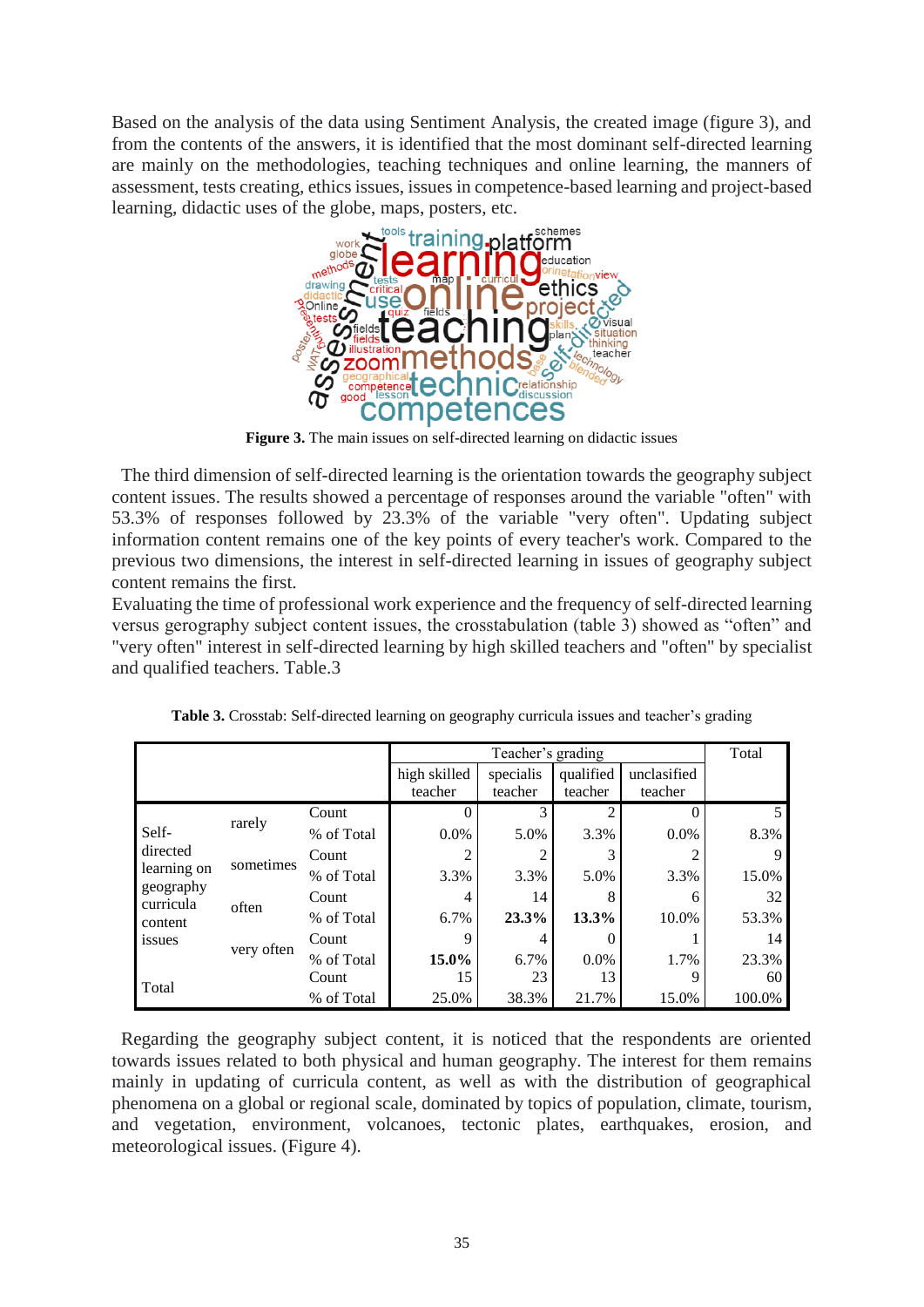

**Figure 4.** The main issues on self-directed learning on geography curricula content issues

Table 4 indicates that correlations are statistically significant at  $p \le 0.01$ . The correlations between issues on self-directed learning are positive. They appear as moderate relationship (Salkind 2000) especially in cases when teachers train themselves for geography curricula content issues and with didactic issues and further in technological issues. A weak relationship appears between self-directed learning in didactic issues and technology issues. In the sense of professional development, this sampling showed that teachers are doing good self-study and continuously.

|                          |                            | technology | didactic | Curricula      |
|--------------------------|----------------------------|------------|----------|----------------|
|                          |                            | issues     | issues   | content issues |
|                          | <b>Pearson Correlation</b> |            | $.376**$ | $.432**$       |
| technology issues        | $Sig. (2-tailed)$          |            | .003     | .001           |
|                          |                            | 60         | 60       | 60             |
|                          | Pearson Correlation        | $.376**$   |          | $.598**$       |
| didactic issues          | Sig. (2-tailed)            | .003       |          | .000           |
|                          |                            | 60         | 60       | 60             |
|                          | <b>Pearson Correlation</b> | $.432**$   | $.598**$ |                |
| curricula content issues | $Sig. (2-tailed)$          | .001       | .000     |                |
|                          |                            | 60         | 60       | 60             |

**Table 4.** Pearson Correlations Among issues on self-directed learning

\*\*. Correlation is significant at the 0.01 level (2-tailed).

 When asked *what are some of the forms they use for self-directed learning*, teachers answered: reading geographical books, ASCAP-oriented subject guidelines and publication, postgraduate readings and studies, conference publications and MOOC, literature focusing on competencybased learning, geographical materials from the internet, such as the study of electronic atlases and reading additional materials in the field of geography, TV shows with geographical curiosities, watching various videos and discussing with colleagues, professional social networks, etc.

 To the question *of whether the school recommends self-directed learning as part of professional development in lifelong education* the teachers have all been answered and their answers are varied ranging from sufficient to highly recommended. Some of the answers were:

*"The geography subject team operates regularly in the school and has a special and mandatory plan for the school internal qualification", in which it is understood that the concept of selfdirected learning still needs clarification within the sampled group. In a positive context it is considered the response of respondent 53 which states:*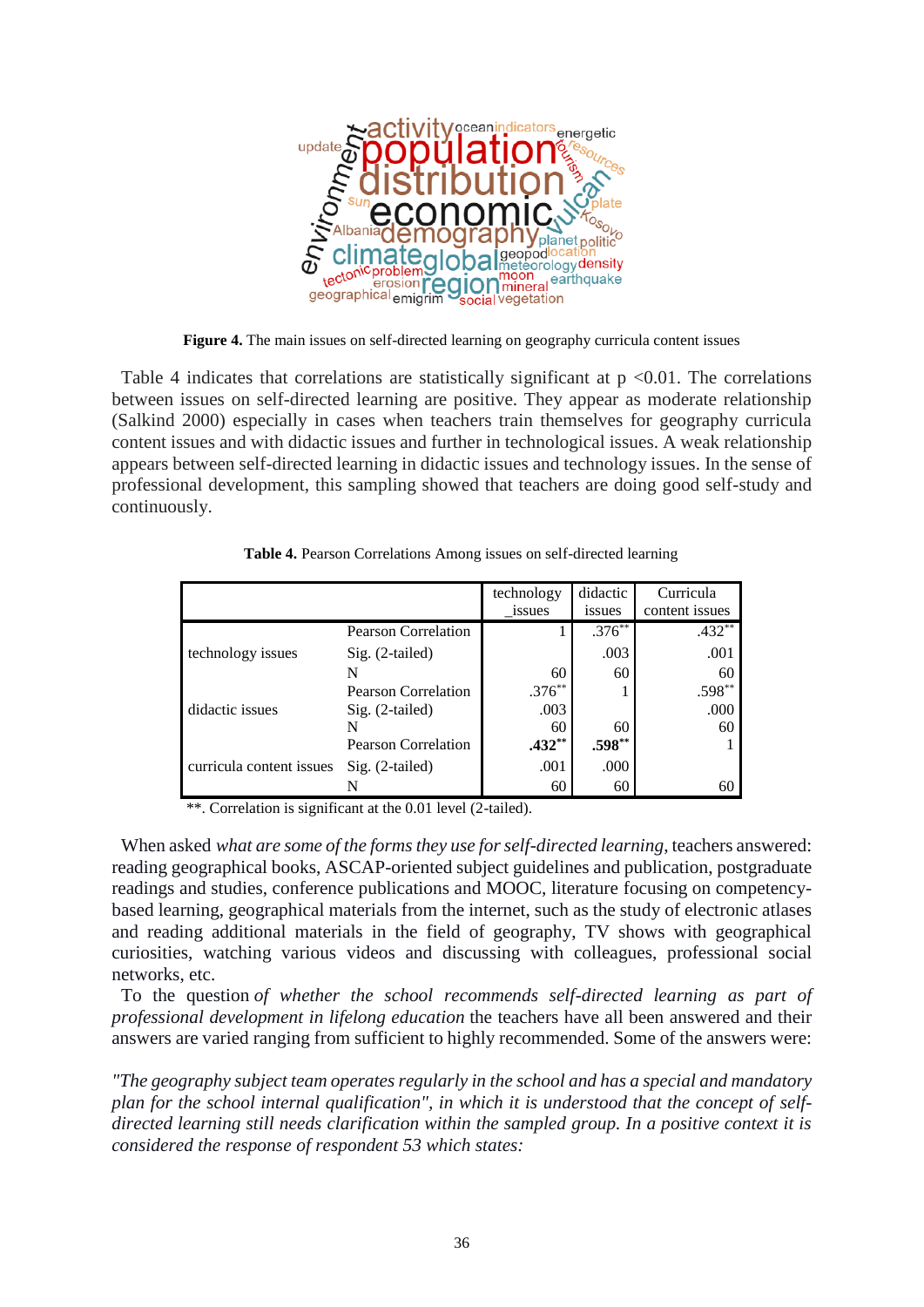*"The teacher must educate itself. The school directs, guides, cooperates, organizes, orients, enables connections, announces meetings, creates opportunities for self-directed learning, and stimulates it".*

We think that the school should play its role as a regulator, motivator, and facilitator in terms of self-directed learning by not leaving it to chance and unexpected situations. Boyer, N. R., and Usinger, P. state (2015) "In self-directed learning, the responsibility to learn shifts from an external source (teacher, etc.) to the individual. Control and active involvement of the learner in the learning process are crucial in this process". Better trained teachers mean better schools.

 The last question was *whether self-training is a need, a necessity or a passion for them*? Passion and necessity have been part of most of the answers, by considering both of them. Meanwhile respondent 18 emphasizes, *"The situation in which we are living, self-directed learning is a necessity but when it is associated with passion it makes the profession more pleasant"* as well as the answer of the respondent 27 *"Passion for profession leads to selfdirected learning".*

### **Conclusion**

 Self-directed learning is the external management of the learning process. In this study it is observed as part of the practice of educating adults, in-service teachers of the profile historygeography and social sciences subjects who in their curricula teaching norm develop the subject of geography. In the study, was paid attention to the motivational and cognitive dimensions of this form of education, but the frequency and main dimension in self-directed learning were evaluated. Also, the relation between these dimensions was observed. Cognitive, motivational, self-management, reflection, critical thinking, information management competencies are another challenge in the continuation of studies in the process of learning in adults through self-directed learning, but they are not part of this study.

 Through the study, it is possible to understand the needs for self-directed learning, the current ways of its realization and it is understood how much time is devoted to this form of professional development, depending on work experience, where teachers practice their professional help in self-directed learning. Self-directed learning enriches teachers to the competence learn to learn by gaining knowledge, attitudes, values for their professional and personal growth. They become promoters of the transmission of this ability to students, an integral part of the 7 key competencies that students should be trained in pre-university education since 2016.

 The study is based on a qualitative sampling where 63.3% of teachers have more than 10 years of work in education, providing significant feedback for the study. They state that they are oriented towards self-training in all three dimensions by spending different amounts of hours per month. There is a slightly positive relationship between the hours spent on self-directed learning and years of work experience in this profession. For each additional year of work, within the sampling group, the number of hours for self-directed learning increased by 0.3 hours per month.

 Mostly specialist teachers and those skilled and qualified teachers "often" and "sometimes" conducted self-directed learning on technology issues and knowledge and methodical pedagogical uses. High-skilled and specialist teachers conduct "very often" and "often" selfdirected learning on geographical curricular content. Teachers are very focused on their professional development as an important part of their continuing education. The study showed that teachers did self-directed learning in geography curricular content in moderate relationship with didactic issues and technology issues.